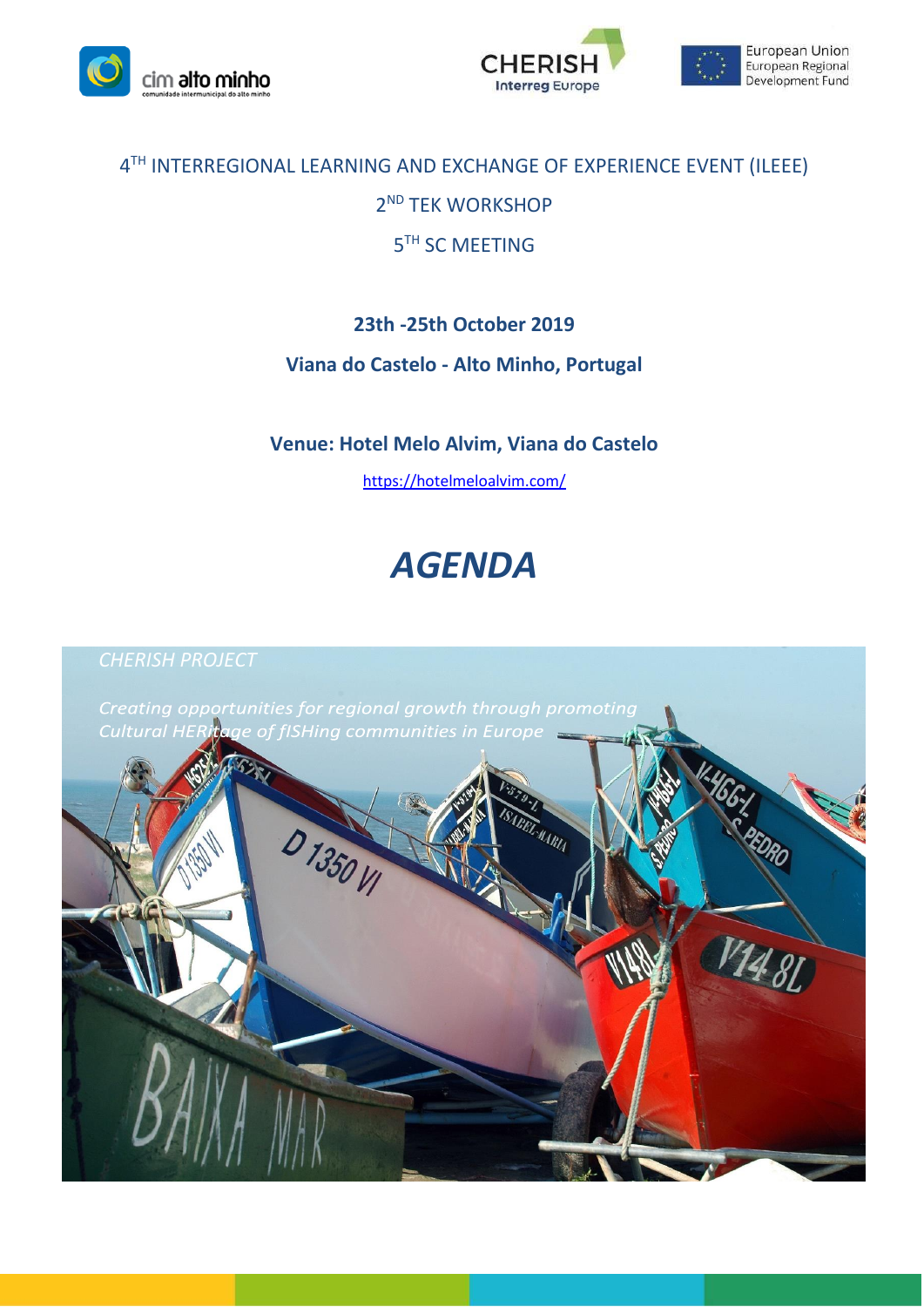



## **WEDNESDAY, 23TH OCTOBER 2019**

| $8:45 - 9:15$   | Meeting point @ Hotel Melo Alvim                                                            |
|-----------------|---------------------------------------------------------------------------------------------|
|                 | Registration of participants & welcome coffee                                               |
| $9:15 - 9:30$   | Welcome                                                                                     |
|                 | Júlio Pereira, Executive Secretary of CIM Alto Minho                                        |
| $9:30 - 09:45$  | The CHERISH Project short update & explanation peer review                                  |
|                 | Jack Dooms, CHERISH project leader, Municipality of Middelburg                              |
|                 | Roos Galjaard, CHERISH project manager                                                      |
| $10:00 - 10:30$ | Introduction stakeholders of partners                                                       |
|                 | All stakeholders to briefly present themselves and its bodies.                              |
|                 | 15' presentation for Middelburg stakeholders                                                |
| $10:30 - 11:00$ | Presentation of the Alto Minho territory and the importance of CHERISH                      |
|                 | Regional situation and challenges                                                           |
|                 | Policy Instrument: ROP NORTE 2020                                                           |
|                 | Why and how it should be improved                                                           |
|                 | Introduction and involvement of stakeholders                                                |
|                 | CIM Alto Minho - Cecília Marques                                                            |
|                 | Managing Authority of ROP NORTE 2020 - Rosa Cortez                                          |
| $11:00 - 11:20$ | Coffee break                                                                                |
| 11:20-12:00     | Presentation of projects:                                                                   |
|                 | - "Lugar do Real" plataform (http://lugardoreal.com/aldeiasdomar/do real website).          |
|                 | The main objective of the platform is to disseminate and enhance the social image of        |
|                 | fishing activity and professionals of the sector in the "Aldeias do Mar" territory. As well |
|                 | as, allowing to safeguard a memory of this present in accelerated transformation.           |
|                 | Associação AO NORTE - Daniel Maciel                                                         |
|                 | - "Vianapesca" canned fish                                                                  |
|                 | To intervene in the regulation of the minimum prices so that the fishermen have enough      |
|                 | financial results to maintain their activity and thus keep the Communities Fishing alive,   |
|                 | VIANAPESCA PO has decided to invest in the canned fish with a traditional method            |
|                 | Vianapesca OP - Francisco Portela Rosa                                                      |
| $12:15 - 14:00$ | Lunch @ Restaurant Porta 93 - Casa Melo Alvim                                               |
| $14:00 - 14:30$ | <b>Travel to Esposende</b>                                                                  |
| $14:30 - 16:00$ | Visit to AmareMar project (Good Practice)                                                   |
|                 | Social support and Occupational activities of fishermen community; Performative arts        |
|                 | ateliers (theatre, street paintings, festive public art (decoration); Enhanced Sense of     |
|                 | place and sense of belonging                                                                |
|                 | Municipality of Esposende - Alexandra Roeger, vice-mayor                                    |
|                 | - Marina Costa; Diogo Zão                                                                   |
| $16:45 - 17:30$ | Travel to Vila Nova de Cerveira                                                             |
| 17h30 - 19h00   | - Visit to the Aquamuseum (Good practice)                                                   |
|                 | (https://www.cm-vncerveira.pt/pages/235)                                                    |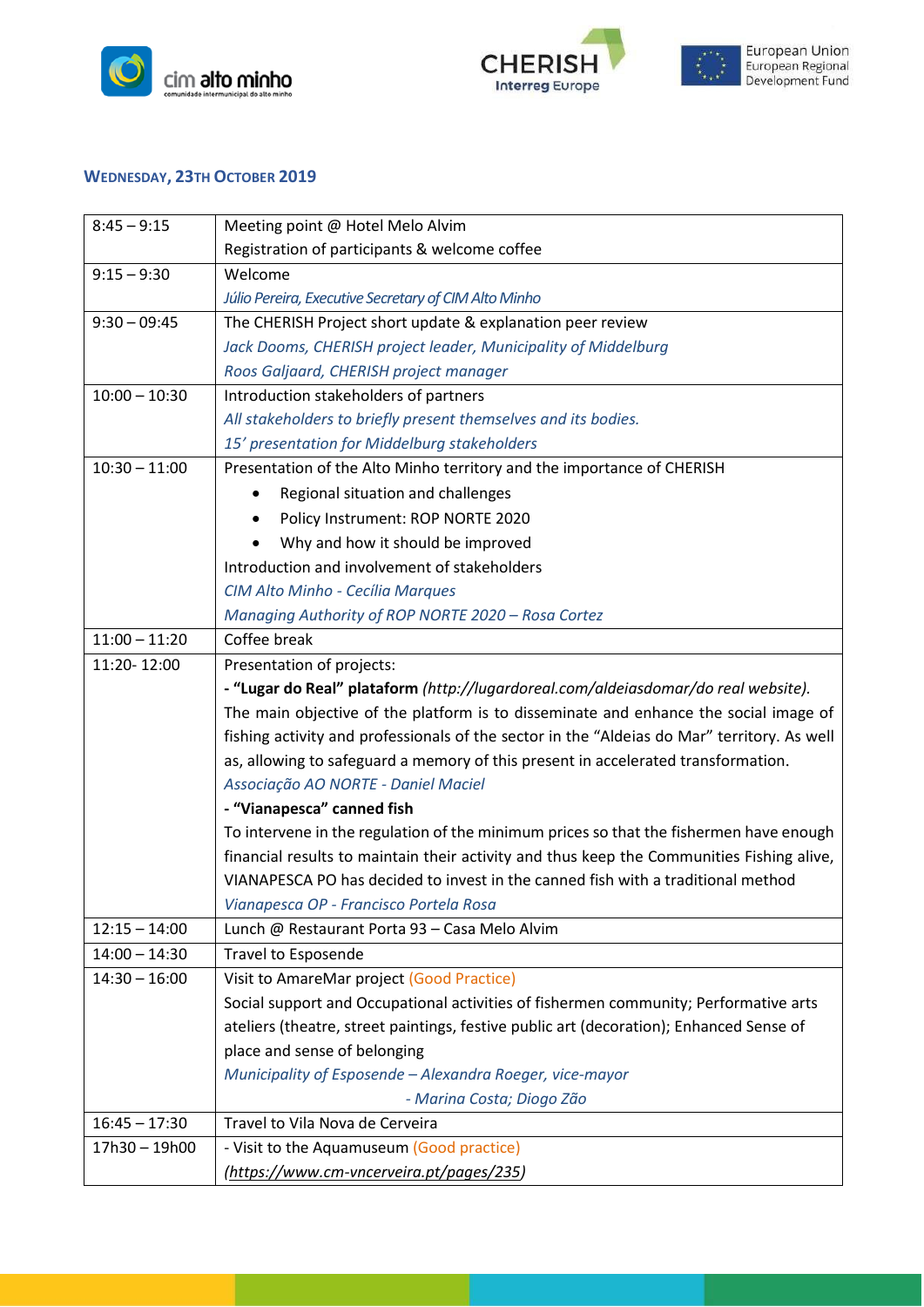





|       | Aquamuseu do Rio Minho is a municipal project, open to the public since 2005, aiming<br>at: divulgation of natural heritage of Minho basin; dissemination of ethnographic<br>heritage associated with River Minho artisanal fishing; Environmental education;<br>scientific research;<br>Municipality of VN Cerveira - Fernando Nogueira, Mayor<br>Aquamuseum - Carlos Antunes, Director<br>- Presentation of the "Pesqueiras do rio Minho" (traditional fishing traps) |
|-------|-------------------------------------------------------------------------------------------------------------------------------------------------------------------------------------------------------------------------------------------------------------------------------------------------------------------------------------------------------------------------------------------------------------------------------------------------------------------------|
|       | Álvaro Campelo, anthropologist                                                                                                                                                                                                                                                                                                                                                                                                                                          |
| 20:00 | Dinner @ Restaurant "Casa das Velhas (VNCerveira                                                                                                                                                                                                                                                                                                                                                                                                                        |
| 22:00 | Return to Viana do Castelo                                                                                                                                                                                                                                                                                                                                                                                                                                              |

#### **THURSDAY, 24TH OCTOBER 2019**

| 8:45               | Meeting point @ hotel Melo Alvim and walk to Navio Gil Eannes (10)                                                                                                                                                                    |
|--------------------|---------------------------------------------------------------------------------------------------------------------------------------------------------------------------------------------------------------------------------------|
| $9:00 - 10:30$     | Visit to the "Navio Gil Eannes" (Good practice)                                                                                                                                                                                       |
|                    | (https://www.fundacaogileannes.pt/engine.php?cat=1)                                                                                                                                                                                   |
|                    | The ship and museum Gil Eannes is a symbol of the fishing culture and shipbuilding of the<br>city, contributes to the preservation of the collective memory of a people, especially of<br>the cod fishermen of the handliner fishing. |
|                    | José Maria Costa, President of the Gil Eannes Foundation & President of CIM Alto Minho                                                                                                                                                |
|                    | Gil Eannes Foundation (representative tbc)                                                                                                                                                                                            |
| $10:45 - 11:15$    | Travel to Castelo de Neiva (15 <sup>'</sup> )                                                                                                                                                                                         |
| $11:15 - 12:30$    | <b>TEK WORKSHOP (specific agenda)</b>                                                                                                                                                                                                 |
| $12:30 - 14:00$    | Lunch @ Restaurant Casa da Joana                                                                                                                                                                                                      |
| $14h00 - 16:30$    | TEK WORKSHOP (continuation) at "Museu do Sargaço" (Seaweed museum)                                                                                                                                                                    |
|                    | http://www.cm-viana-castelo.pt/pt/nucleos-museologicos-de-etnografia                                                                                                                                                                  |
| $16:30 - 17:00$    | Coffee break                                                                                                                                                                                                                          |
| $17:00 - 19:00$    | Peer review                                                                                                                                                                                                                           |
| $19:30 - 22h00$    | Dinner @ Restaurant Casa da Joana (Castelo de Neiva)                                                                                                                                                                                  |
| 20 <sub>h</sub> 00 | Return to Viana do Castelo (15')                                                                                                                                                                                                      |

## **FRIDAY, 25TH OCTOBER 2019**

### **SC Meeting – ONLY FOR PROJECT PARTNERS**

| 8:45           | Meeting point @ hotel Melo Alvim                         |
|----------------|----------------------------------------------------------|
| $9:00 - 12:30$ | SC Meeting including assessment of GPs (specific agenda) |
| 12:30          | Free lunch and departures                                |